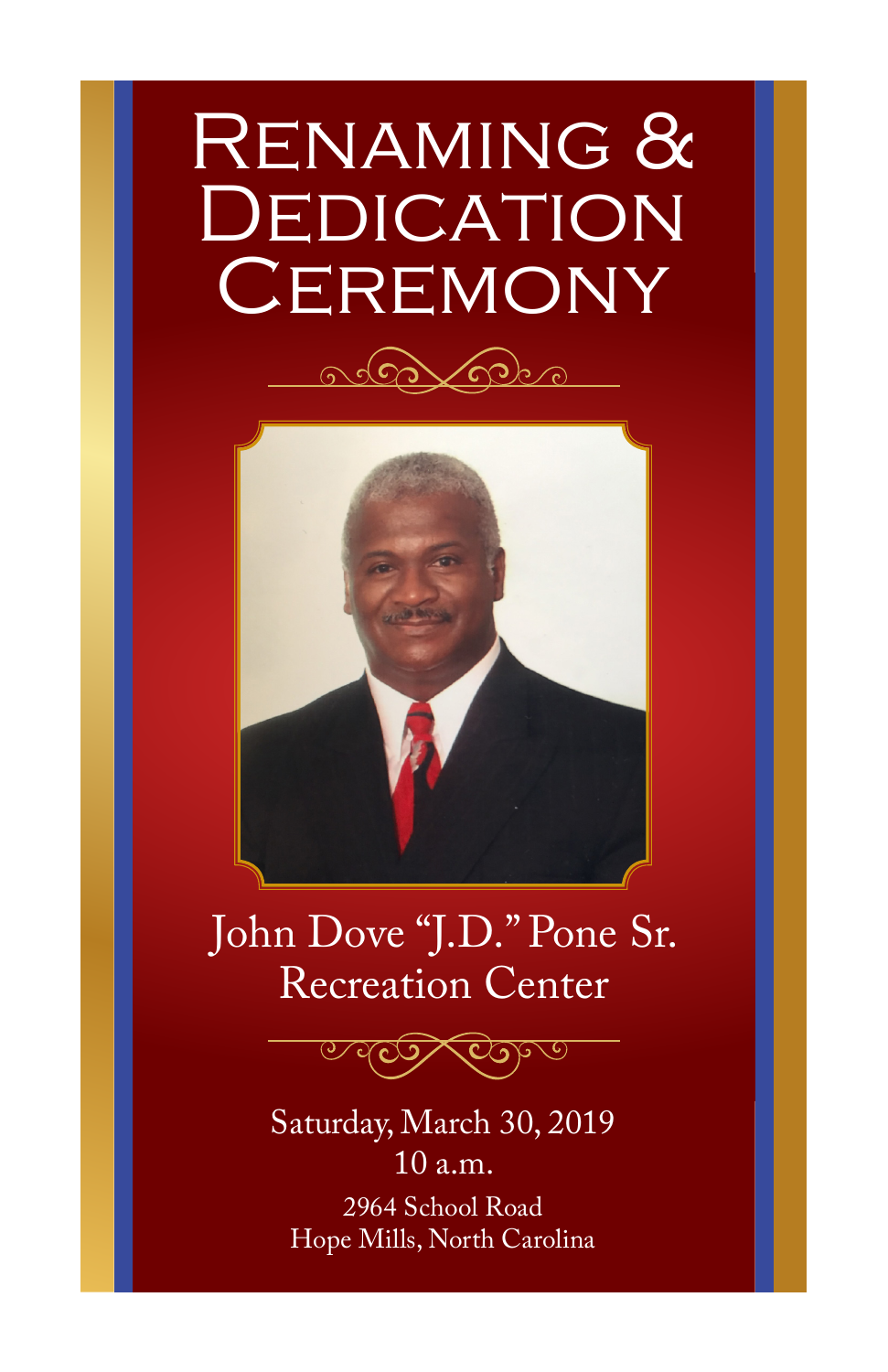



## John Dove "J.D." Pone Sr. *November 24, 1946 - April 6, 2016*

Mr. John Dove "J.D." Pone Sr. was born November 24, 1946, to the late Richard and Edna Pone. He attended Cumberland County public schools and graduated with honors from Anne Chesnutt High School in 1965. He went on to attend Fayetteville State University for nearly four years before being drafted to serve in the United States Army during the Vietnam War.

Mr. Pone's passion for volunteerism led to his extensive community involvement, which included serving as deputy chief of the Gray's Creek Fire Department Station 24 and as the chaplain for the Cumberland County Fire Chiefs' Association. He was a champion for youth and served with organizations that promote youth development, including the Fayetteville-Cumberland Parks and Recreation Advisory Commission, where he served as chairman; the Gray's Creek Youth Association; South View High School band boosters and the Communities United for Youth Development, of which he was one of the founders and a member of the board of directors. He was also involved with the Southeastern Cumberland County Rural Association, Board of Directors of the Gray's Creek Medical Center, Southeastern Interdenominational Singing Union and Gray's Creek Senior Outreach.

Mr. Pone was dedicated to his faith and was a long-time member of Willis Creek A.M.E. Zion Church. He held positions within the church as preacher's steward/chairman of the steward board, church administrator, transportation ministry, musician and a member of the male chorus, gospel and senior choirs. He was also active at the district and conference levels of the church

On April 6, 2016, Mr. Pone passed away leaving his wife of more than 37 years, Mary; children John "J.R." and Dachia; and grandchildren Jaden, Jameson, Haden and Josiah.

John Dove "J.D." Pone Sr. lived a life of fidelity and service to his family, friends and community. He devoted himself to the Gray's Creek community and thereby the entire citizenry of Cumberland County.

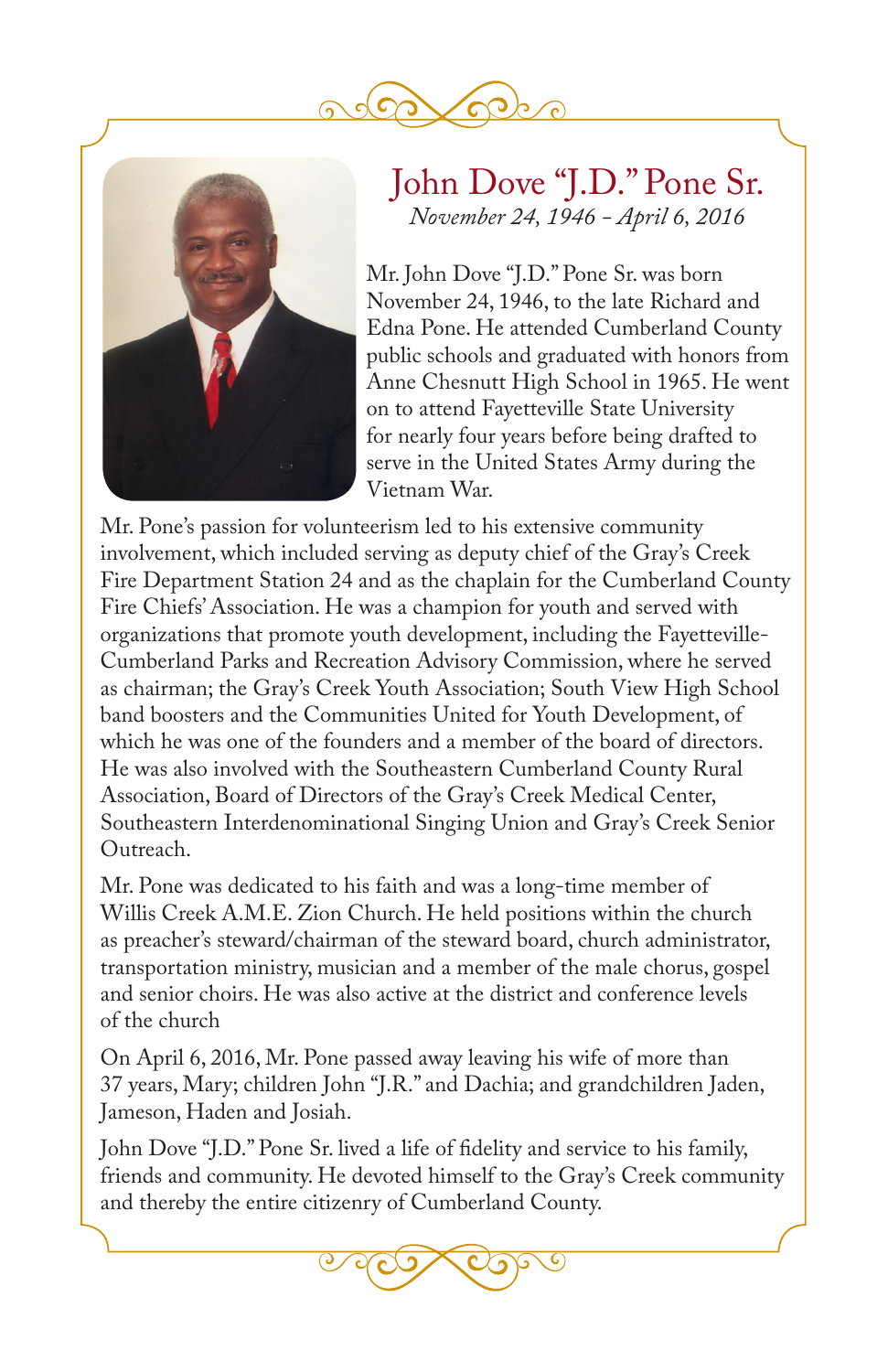$\bigcirc$  $\mathcal{C}$ 6  $\bullet$ ာ

| Welcome                      | Jeannette Council, Chair<br>Cumberland County Board of Commissioners    |
|------------------------------|-------------------------------------------------------------------------|
| <b>Posting of the Colors</b> | <b>Cumberland County Emergency Services</b><br>Honor Guard              |
| Invocation                   | Reverend Selvyn Lindo<br>Evans Metropolitan AME Zion Church             |
| <b>National Anthem</b>       | Jared Little, Pone Family Friend                                        |
| <b>County Remarks</b>        | Jeannette Council, Chair<br>Cumberland County Board of Commissioners    |
| <b>Community Remarks</b>     | Helen Brockett, Vice President & Secretary<br>Gray's Creek Ruritan Club |
| <b>Pone Family Remarks</b>   | Dachia Pone Davis, Daughter                                             |
|                              | Dedication/Benediction Reverend James E. Davis, III, Son-in-Law         |
| <b>Plaque Unveiling</b>      | Recreation Center Lobby                                                 |
| Reception                    | Multipurpose Room                                                       |